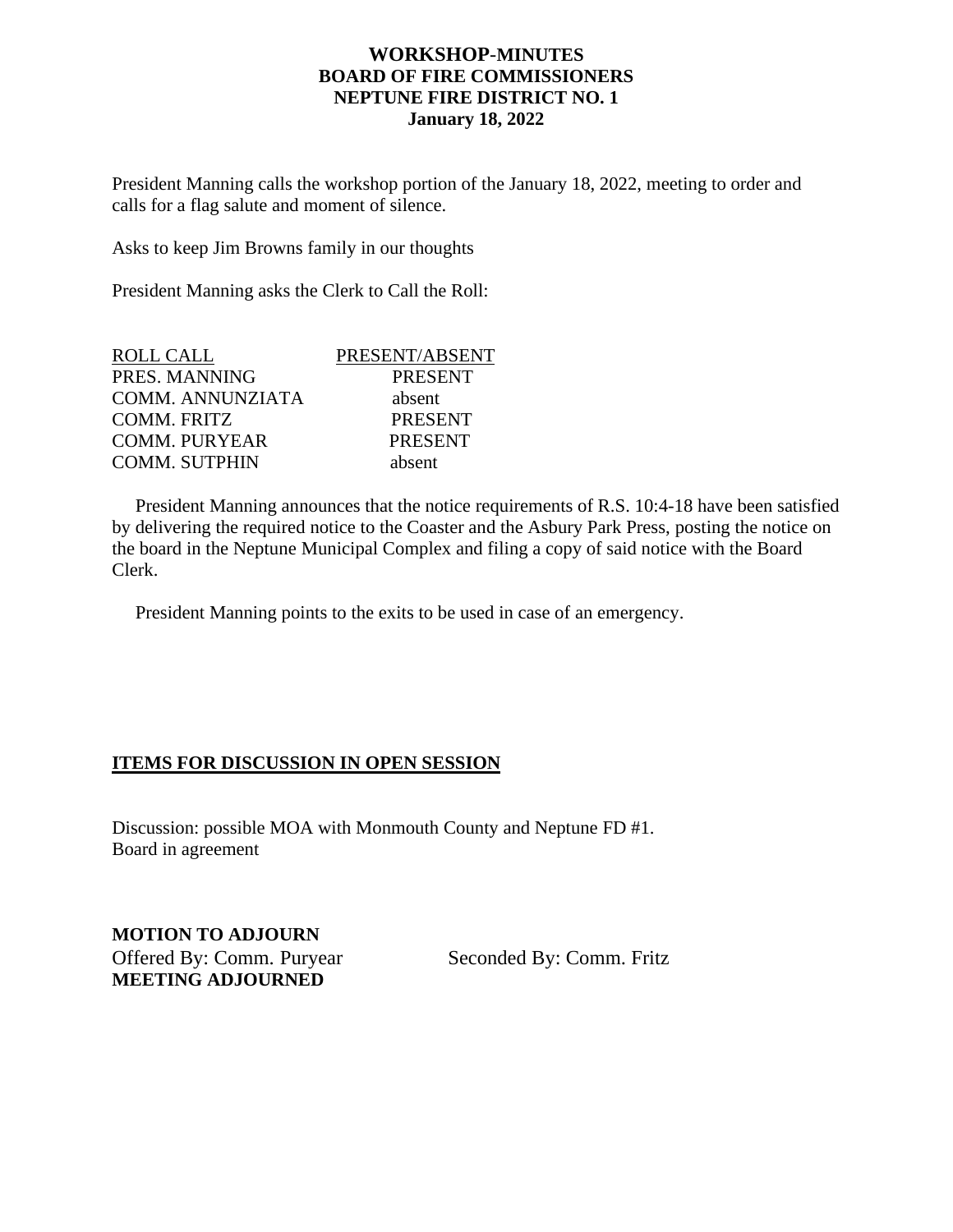## **MINUTES BOARD OF FIRE COMMISSIONERS NEPTUNE FIRE DISTRICT NO. 1 January 18, 2022**

President Manning calls the January 18, 2022 regular meeting to order.

President Manning asks the Clerk to Call the Roll:

| <b>ROLL CALL</b>        | PRESENT/ABSENT |
|-------------------------|----------------|
| PRES. MANNING           | <b>PRESENT</b> |
| <b>COMM. ANNUNZIATA</b> | absent         |
| COMM. FRITZ             | <b>PRESENT</b> |
| <b>COMM. PURYEAR</b>    | <b>PRESENT</b> |
| <b>COMM. SUTPHIN</b>    | absent         |

 President Manning announces that the notice requirements of R.S. 10:4-18 have been satisfied by delivering the required notice to the Coaster and the Asbury Park Press, posting the notice on the board in the Neptune Municipal Complex and filing a copy of said notice with the Board Clerk.

President Manning points to the exits to be used in case of an emergency.

## **PUBLIC COMMENT-ON AGENDA ITEMS ONLY**

The public will be permitted one visit to the microphone with a limit of five minutes. No time can be transferred to another party.

## **RESOLUTION 2022-1-1-1 A RESOLUTION TO APPROVE THE PAYMENT OF BILLS AND PAYROLL**

Offered By: Comm. Fritz Seconded By: Comm. Puryear

**BE IT RESOLVED**, the bills total of \$135,238.05 are hereby approved for payment: and,

**BE IT RESOLVED,** that the total of \$30,632.98 be approved for the 12/31/21 payroll and the total of \$30,324.45 be approved for the 1/15/22 payroll:

 **BE IT FURTHER RESOLVED,** that the total bills be attached to this resolution and be made part of.

**VOTE:** Comm. Annunziata: absent; Comm. Fritz Sr.: AYE; Comm. Puryear: AYE; Comm. Sutphin: absent; Pres. Manning: AYE .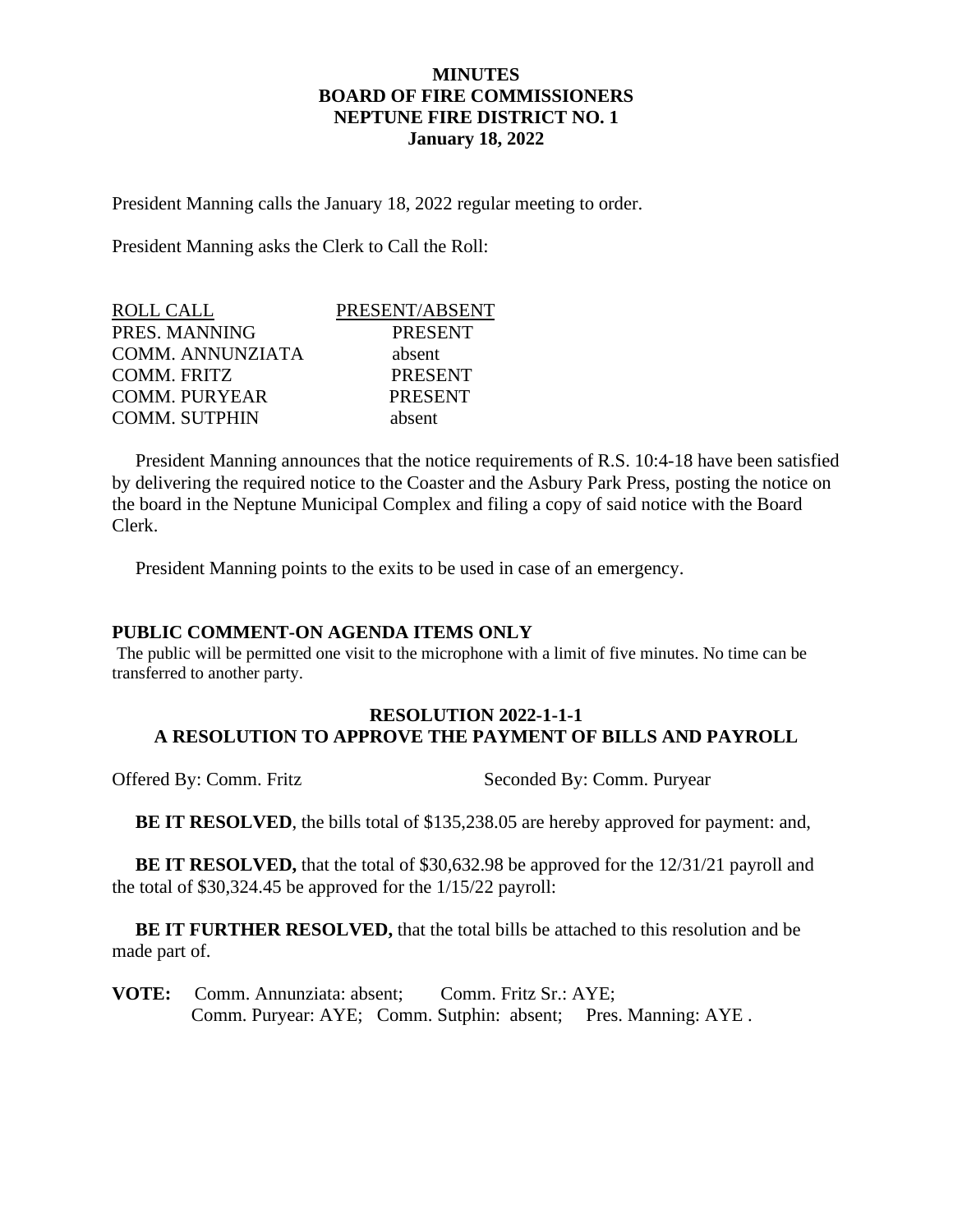## **RESOLUTION # 2022-1-1-2 A RESOLUTION DISPENSING WITH THE READING OF MINUTES OF THE December 14, 2021 MEETING**

Offered By: Comm. Puryear Seconded By: Comm. Manning

**BE IT RESOLVED**, that the Clerk dispense with the reading of the minutes of the December 14, 2021 meeting.

**VOTE:** Comm. Annunziata: absent; Comm. Fritz Sr.: AYE; Comm. Puryear: AYE; Comm. Sutphin: absent; Pres. Manning: AYE .

# **RESOLUTION # 2022-1-1-3 A RESOLUTION TO RATIFY AND APPROVE MINUTES OF THE December 14, 2021 MEETING**

Offered By: Comm. Puryear Seconded By: Comm. Manning

**BE IT RESOLVED**, that the minutes of the Meeting of the December 14, 2021 be ratified and approved.

**VOTE:** Comm. Annunziata: absent; Comm. Fritz Sr.: AYE; Comm. Puryear: AYE; Comm. Sutphin: absent; Pres. Manning: AYE .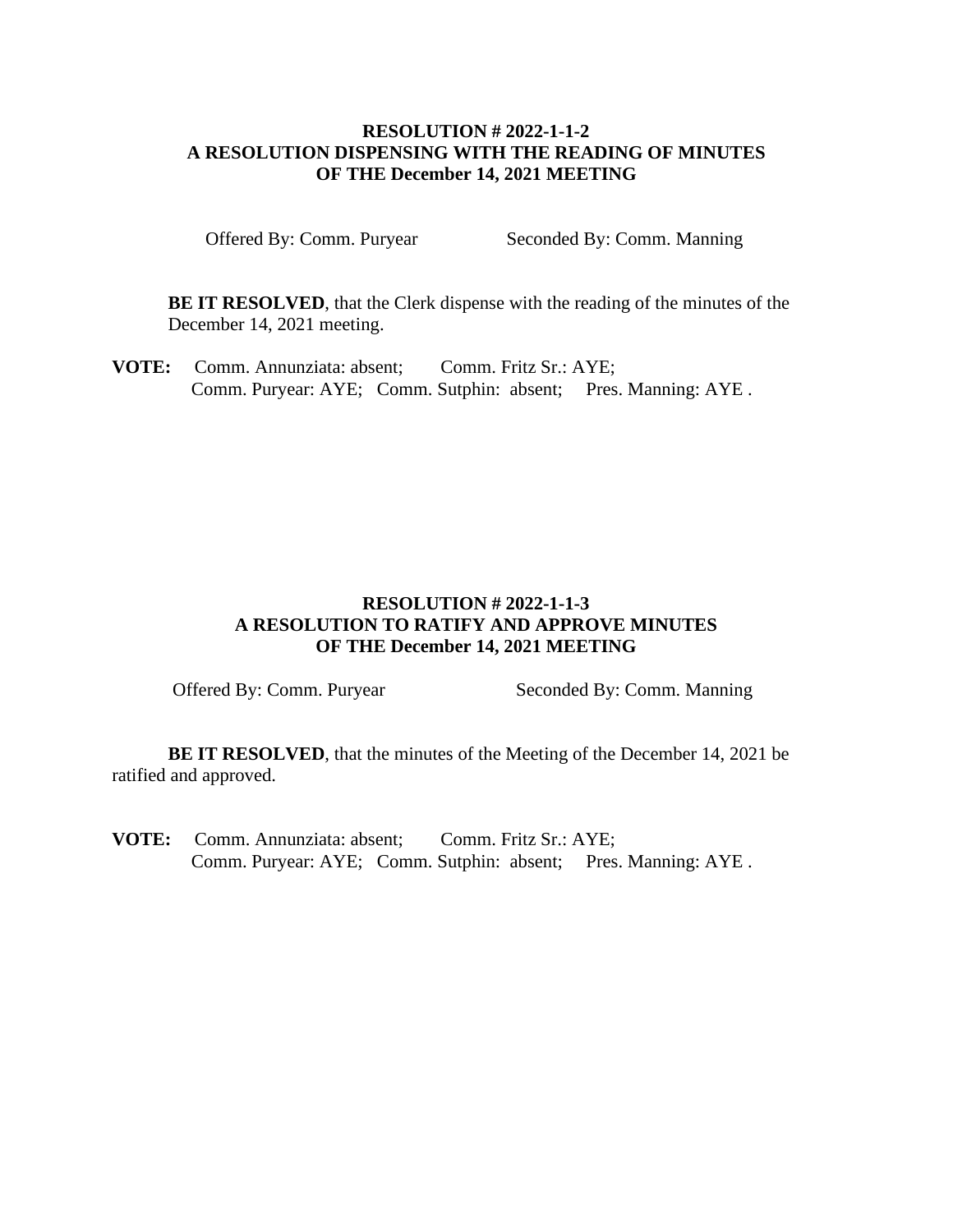## **RESOLUTION #2022-1-1-4 A RESOLUTION TO AWARD KITCHEN PROJECT FOR THE SHARK RIVER FIREHOUSE**

Offered By: Comm. Manning Seconded By: Comm. Puryear

 **WHEREAS**, the Board of Fire Commissioners have found the need for kitchen update/repairs to be done at the Shark River Firehouse:

 **WHEREAS,** a Special Meeting was held on November 4, 2021 whereas the Capital Expenditure was approved by the Taxpayers of Neptune Township; and

**WHEREAS**, bids were received as follows:

| Gassis Global   | in the amount of $$43,060.00$ | alt \$7,000.00  |
|-----------------|-------------------------------|-----------------|
| George Koustas  | in the amount of $$57,000.00$ | alt \$9,800.00  |
| Arista Builders | in the amount of $$63,000.00$ | alt \$67,000.00 |
| MTB LLC         | in the amount of $$58,100.00$ | alt \$13,440.00 |
| Cypreco         | in the amount of $$56,000.00$ | alt \$59,500.00 |
| Gavan General   | in the amount of $$39,730.20$ | alt \$39,607.00 |
| Four Star       | in the amount of $$20,125.00$ | alt \$19,425.00 |

 **WHEREAS,** bids have been held for study and reviewed, and determined to award to Four Star; and

 **WHEREAS,** funds are made available in the 2022 budget account known as Capital, and the Treasurer has so certified.

 **NOW, THEREFORE, BE IT RESOLVED**, that the Board of Fire Commissioner do hereby authorize the above mentioned Kitchen project be awarded and approve payment to Four Star in the amount of \$20,125.00.

 **VOTE:** Comm. Annunziata: absent; Comm. Fritz Sr.: AYE; Comm. Puryear: AYE; Comm. Sutphin: absent; Pres. Manning: AYE .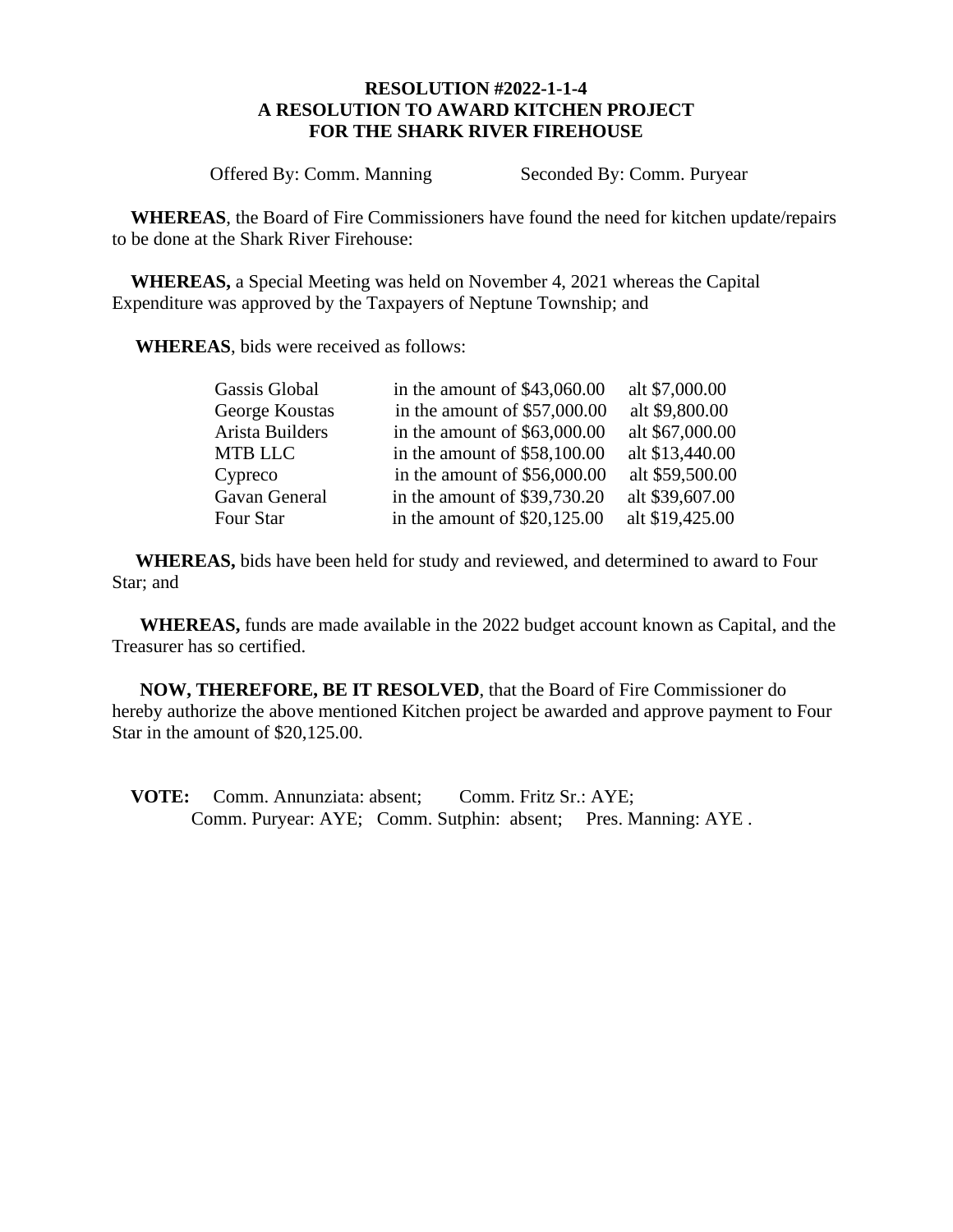#### **RESOLUTION # 2022-1-1-5 2022 ADOPTED BUDGET RESOLUTION NEPTUNE FIRE DISTRICT #1 FISCAL YEAR: January 1, 2022 to December 31, 2022**

Offered By: Comm. Puryear Seconded By: Comm. Fritz

 **WHEREAS**, the Annual Budget for the Neptune Fire District No. 1 (the "Fire District") for the fiscal year beginning January 1, 2022 and ending December 31, 2022, has been presented for adoption before the Board of Commissioners of the Fire District at its open public meeting of December 14, 2021; and

**WHEREAS,** the Annual Budget as presented for adoption reflects each item of revenue and appropriation in the same amount and title as set forth in the introduced and approved budget, including all amendments thereto, if any, which have been approved by the Director of the Division of Local Government Services; and

**WHEREAS**, the adopted budget is in compliance with the Property Tax Levy Cap Law (N.J.S.A. 40A:4- 45.44 et. seq.) and

 **WHEREAS**, the Annual Budget as presented for adoption reflects Total Revenues of \$ 5,421,090 which includes amount to be raised by taxation of \$3,117,673, and Total Appropriations of \$5,421,090; and

 **WHEREAS**, an election shall be held annually on the third Saturday of February in each established fire district to determine the amount to be raised by taxation for the ensuing year;

 **NOW, THEREFORE BE IT RESOLVED**, by the Board of Commissioners of the Fire District at an open public meeting held on January 18, 2022 that the Annual Budget of the Fire District for the fiscal year beginning January 1, 2022 and ending December 31, 2022 is hereby adopted and, shall constitute appropriations for the purposes stated and authorization of Total Revenues of \$5,421,090 which includes amount to be raised by taxation of \$3,117,673 and Total Appropriations of \$5,421,090; and

**BE IT FURTHER RESOLVED**, that the Annual Budget as presented for adoption reflects each item of revenue and appropriation in the same amount and title as set forth in the introduced and approved budget, including all amendments thereto, if any, which have been approved by the Director of the Division of Local Government Services; and

**BE IT FURTHER RESOLVED**, that an annual election shall be held on the third Saturday of February to determine the amount to be raised by taxation for the ensuing year. The results of which shall be subsequently certified to the Division and the Municipal Assessor.

(Commissioner's Signature) (Date)

## **Board of Commissioners Recorded Vote**

| <b>Member</b>       | Ave | Nay | Abstain | Absent |
|---------------------|-----|-----|---------|--------|
| Paul Annunziata     |     |     |         |        |
| Albert Fritz Sr     |     |     |         |        |
| James Manning Jr.   |     |     |         |        |
| <b>Todd Puryear</b> |     |     |         |        |
| Frank Sutphin       |     |     |         |        |

*\_\_\_\_\_\_\_\_\_\_\_\_\_\_\_\_\_\_\_\_\_* 1-18-22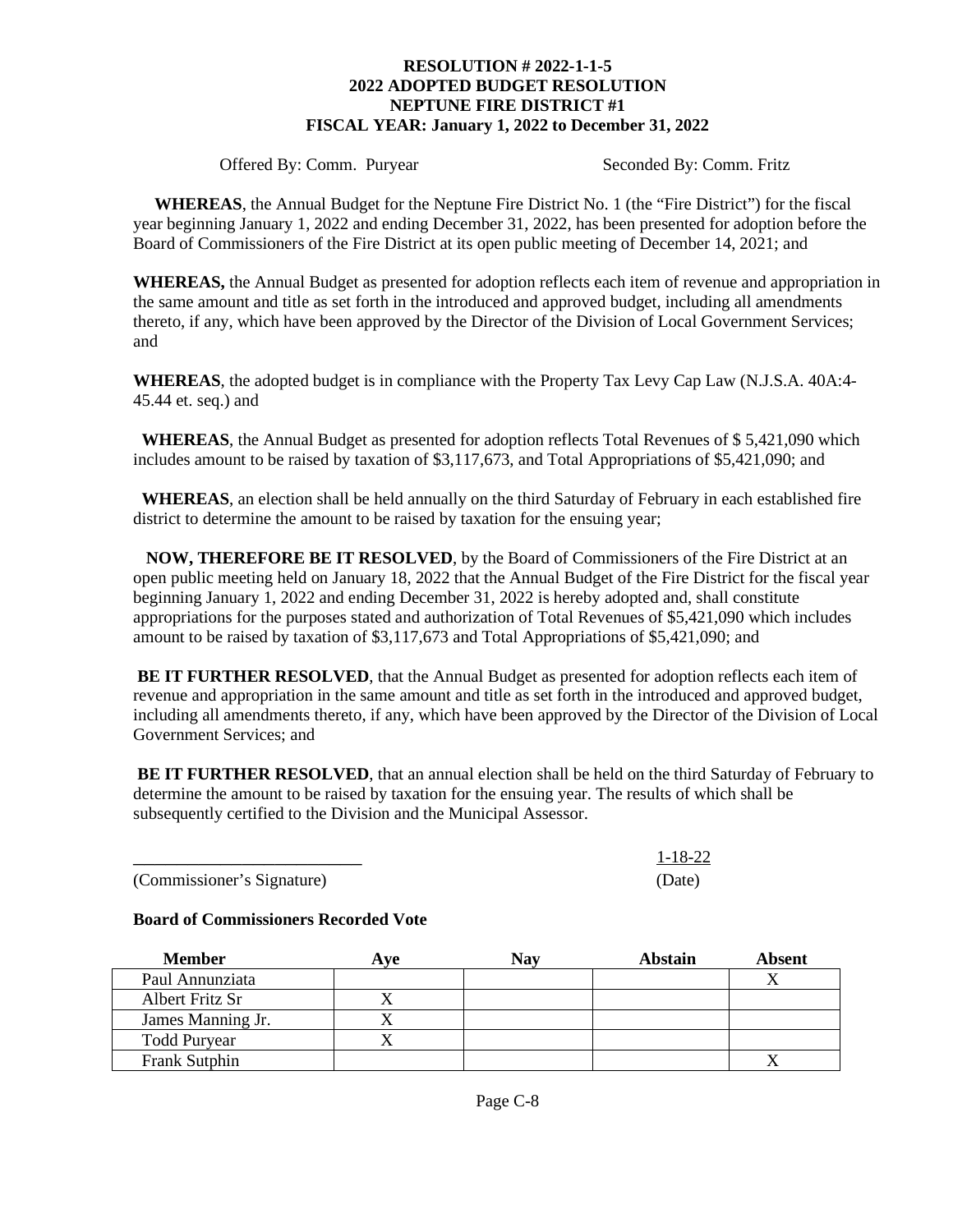# **RESOLUTION # 2022-1-1-6 A RESOLUTION ADOPTING A TEMPORARY BUDGET FOR 2022 IN THE AMOUNT OF \$460,000.00**

Offered By: Comm. Puryear Seconded By: Comm. Manning

 **WHEREAS,** the Township of Neptune Fire District #1 has adopted its 2022 Budget on Jan. 18, 2022: and

 **WHEREAS**, it is necessary for the District to appropriate funds to meet various contractual; commitments and expenditures for utilities which are required while the District is awaiting final approval of its budget: and

 **WHEREAS,** N.J.S.A. 40A:14-78.17 allows the District to appropriate up to a maximum of 14% of its prior year's total budget, excluding, in both instances, appropriations made for interest and debt redemption charges and capital improvements, is \$**460,000.00**

 **NOW, THEREFORE, BE IT RESOLVED,** that the following temporary 2022 Budget appropriation be authorized,

Operating Appropriations:

Administration:

| Salaries and Wages                            | \$33,000.00  |
|-----------------------------------------------|--------------|
| <b>Fringe Benefits</b>                        | \$17,000.00  |
| Other Expenses: Insurance:                    | \$50,000.00  |
| <b>Office Expenses</b>                        | \$14,000.00  |
| Elections                                     | \$2,000.00   |
| <b>Fire Prevention</b>                        | \$1,000.00   |
| <b>Professional Services</b>                  | \$36,600.00  |
| <b>Total Administration</b>                   | \$153,600.00 |
| Cost of Operations and Maintenance:           |              |
| Salaries and Wages                            | \$75,000.00  |
| <b>Fringe Benefits</b>                        | \$57,000.00  |
| Uniforms                                      | \$8,800.00   |
| Other Expenses:                               |              |
| Facilities Maintenance (Bldg)                 | \$15,700.00  |
| Maintenance Repairs (vehicle)                 | \$30,000.00  |
| Supplies and Equipment                        | \$10,000.00  |
| Training and Education                        | \$3,400.00   |
| <b>Utilities</b>                              | \$15,000.00  |
| <b>Hydrant Rentals</b>                        | \$30,000.00  |
| <b>Operations and Maintenance Fire Bureau</b> | \$1,000.00   |
| Fire Bureau O/E Control                       | \$20,000.00  |
| FB Fringe Benefits                            | \$8,250.00   |
| Aid to Volunteer Fire Company                 | \$16,000.00  |
| Aid to First Aids                             | \$16,250.00  |
|                                               |              |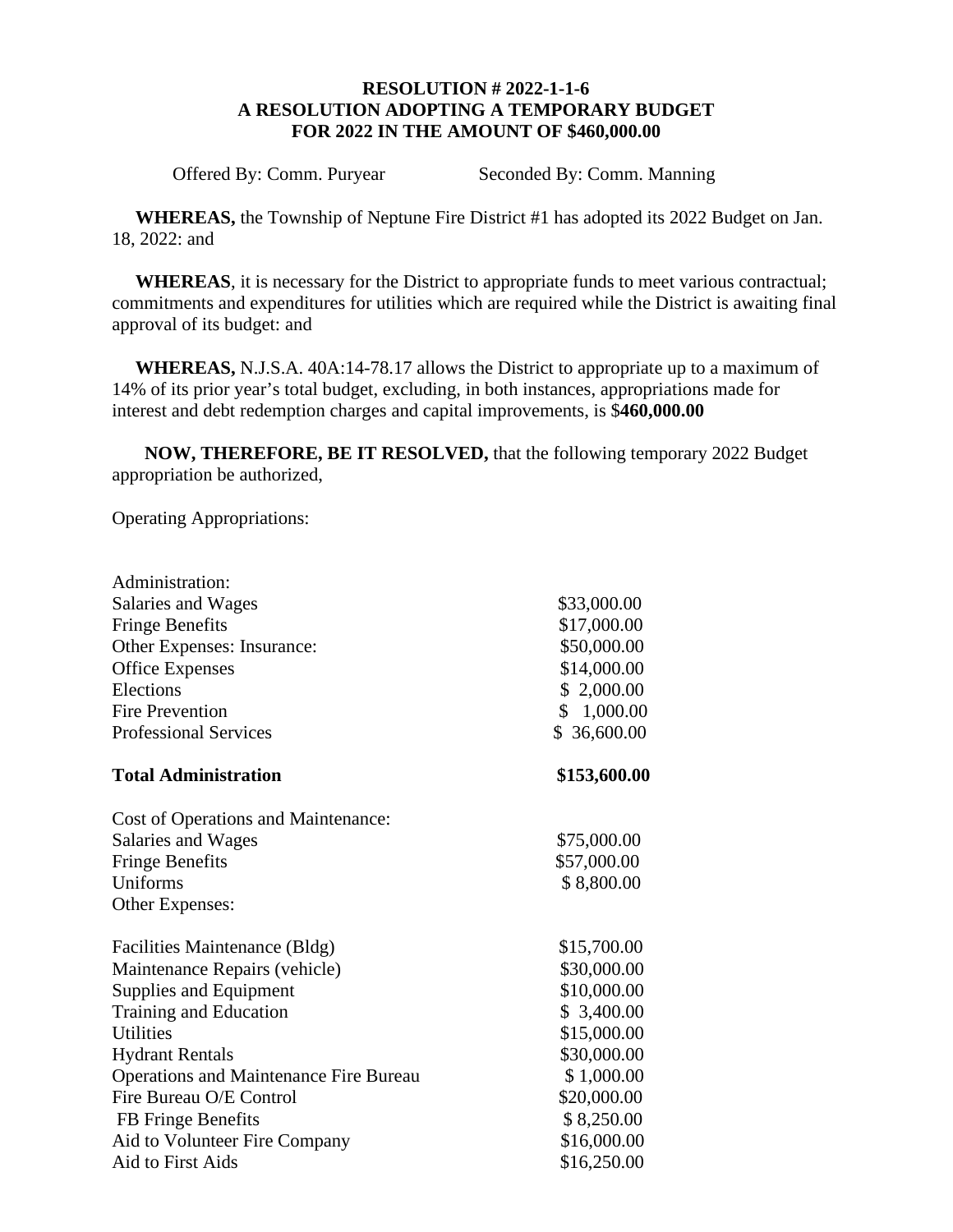|  |  |  |  | <b>Total Cost of Operations and Maintenance</b> |  |  |
|--|--|--|--|-------------------------------------------------|--|--|
|--|--|--|--|-------------------------------------------------|--|--|

**\$306,400.00** 

Total Budget Appropriations  $$460,000.00$ Dated: 1-18-22

Governing Body

**VOTE:** Comm. Annunziata: absent: Comm. Fritz Sr.: AYE: Comm. Puryear: AYE; Comm. Sutphin: absent; Pres. Manning: AYE .

Certified to be a true copy of a resolution adopted on the 18th day of January 2022.

 $\overline{\phantom{a}}$  , and the contract of the contract of the contract of the contract of the contract of the contract of the contract of the contract of the contract of the contract of the contract of the contract of the contrac

CLERK

# **RESOLUTION # 2022-1-1-7 A RESOLUTION AUTHORIZING EXECUTIVE SESSION**

Offered By: Comm. Fritz Seconded By: Comm. Puryear

**WHEREAS,** State law permits the exclusion of the public in certain circumstances; and,

**WHEREAS,** The Board of Fire Commissioners of Neptune Fire District, No. 1 finds that such circumstances currently exist and are as follows:

• Update on Contract Negotiations

**WHEREAS,** The Board of Fire Commissioners will make public, minutes of the closed session when confidentiality no longer exists;

**NOW, THEREFORE, BE IT RESOLVED,** by the Board of Fire Commissioners that they are hereby authorized to enter into closed session to discuss legal and personnel matters which are exempt from the public meeting under the Sunshine Law.

**VOTE:** Comm. Annunziata: absent: Comm. Fritz Sr.: AYE: Comm. Puryear: AYE; Comm. Sutphin: absent; Pres. Manning: AYE .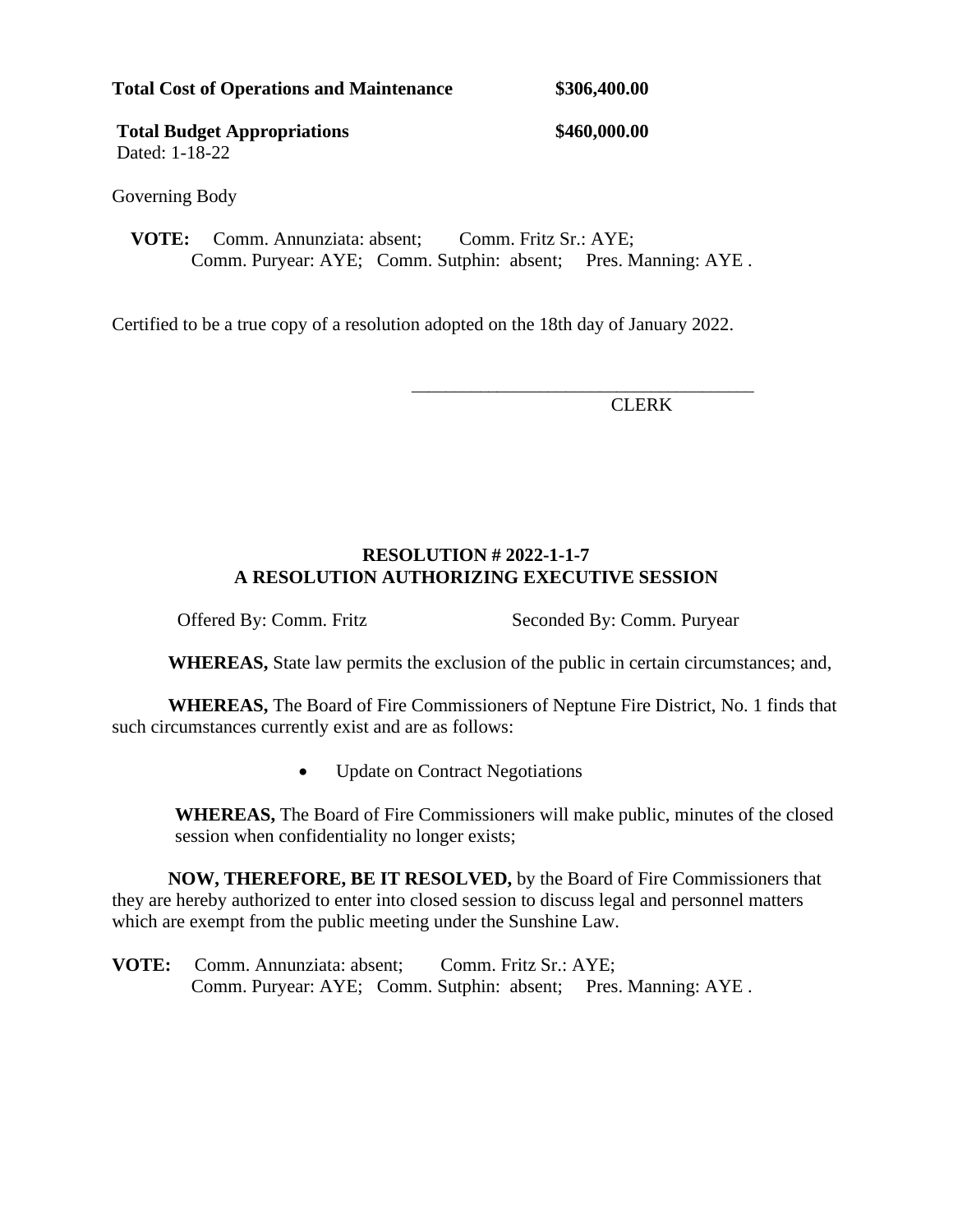### **NEW BUSINESS:**

#### **REPORTS**

CHIEF- Campbell- progress - Training scheduled. RTK approx. 90% completed, asked for list of those still needed. Fit testing in progress. Chief vehicles discussed. QRaes discussed. RIT discussed. Standby went well.

ASSISTANT CHIEF-

CAPTAINS-

Pd: Emailed report. Fit testing in progress. Asks to fill hole from bell.

ADMINISTRATOR: 4-90 ladder rack to be repaired.

### C**OMMISSIONERS REPORTS:**

Commissioner Annunziata: absent

 Commissioner Fritz Sr.: Chiefs car in body shop then lights to be done. Asst chief car looks good. Then lights after the Chiefs is done. Pd utility lightbar thereafter.

Commissioner Puryear: progress. Bldg work looks good. Air compressor discussed.

Commissioner Sutphin: absent

 President Manning: Thanks 2021 and incoming 2022 Officers for their service. Discussed budget.

### **PUBLIC COMMENT**

Members of the public may address any concern relating to the Fire District. The public will be permitted one visit to the microphone with a limit of five minutes. No time can be transferred to another party.

Reverend Brown discussed ongoing church concerns. Discussed process. Waiting on status (use) of building from Twp Construction Dept.

### **MOTION TO GO INTO EXECUTIVE SESSION**

Offered By: Comm. Puryear Seconded By: Comm. Manning

#### **MEETING GOES INTO EXECUTIVE SESSION**